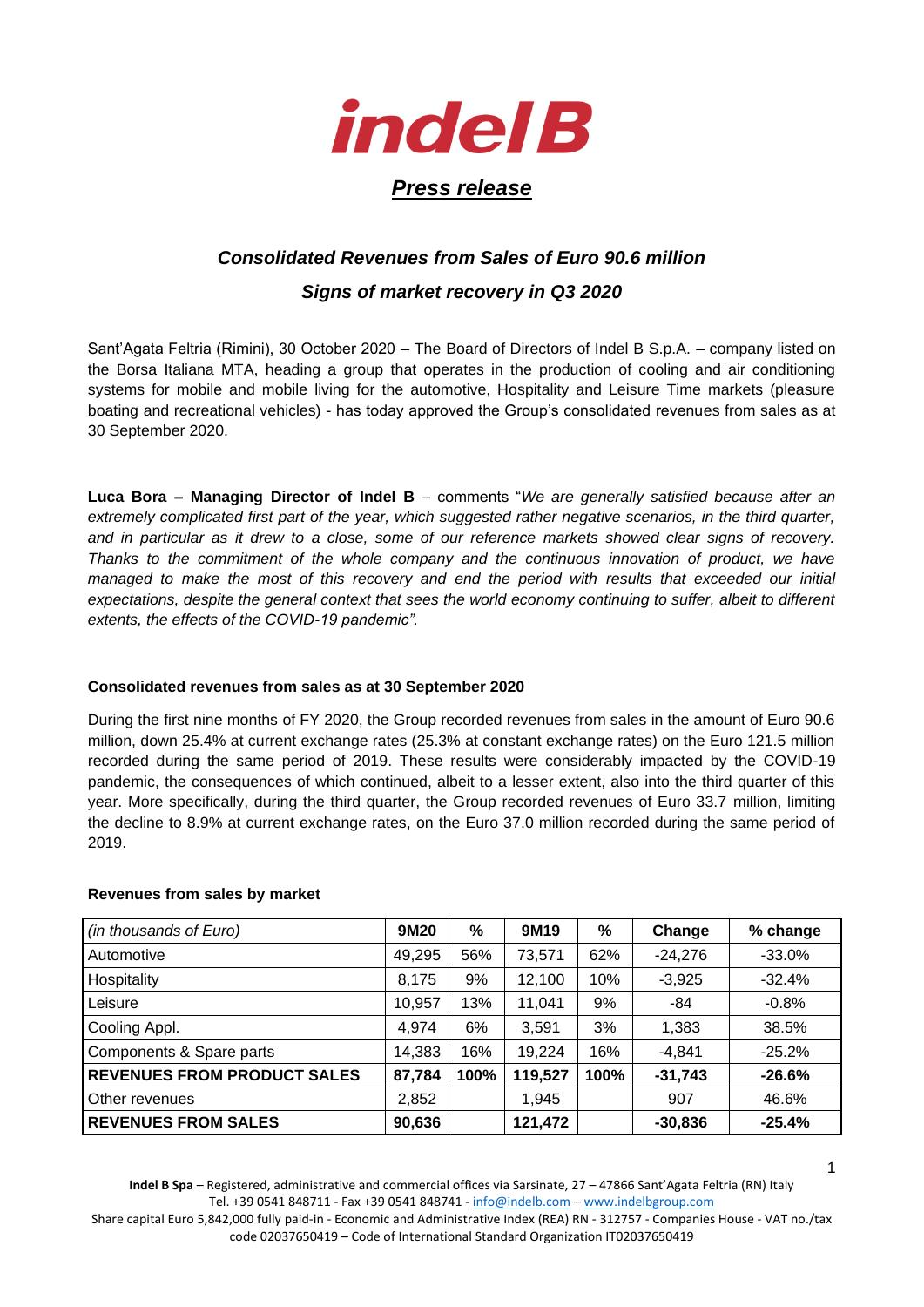In the period closed at 30 September 2020, the reduction in revenues applies generally to almost all markets, apart from Cooling Appliances, on which an increase of 38.5% is recorded (from Euro 3.6 million in the third quarter of 2019 to Euro 5.0 million in the third quarter of 2020), thanks to the new products connected with the wine cellars and milk storage refrigerator.

The Automotive market records a decline of 33.0%, coming in at Euro 49.3 million as compared with the Euro 73.6 million of the same period 2019.

The Hospitality segment recorded a reduction of 32.4%, going from Euro 12.1 million in the third quarter of 2019 to Euro 8.1 million in the third quarter of 2020.

The Leisure market remained in line, recording revenues of Euro 11.0 million in both the third quarter of 2019 and the third quarter of 2020.

The Components & Spare parts market, linked to the sale of components, dropped by 25.2%, going from Euro 19.2 million in the third quarter 2019 to Euro 14.4 million in the same period of 2020.

As regards the sales channels, the OEM<sup>1</sup> (Original Equipment Manufacturer) channel booked revenues of Euro 39.7 million as compared with Euro 59.8 million during the third quarter of 2019, down 33.7% as a result of the negative cycle of Automotive Truck in North America and Europe caused by the COVID-19 pandemic.

The AM<sup>2</sup> (After Market) channel has booked revenues of Euro 33.6 million as compared with Euro 40.1 million during the same period of 2019, down 16.2%, mainly as a result of the downturn to the Hospitality and Leisure markets.

Finally, the Others channel booked revenues of Euro 14.5 million as compared with Euro 19.6 million for the third quarter of 2019, down 26.1%.

On a geographic level, the Indel B Group has recorded a downturn to revenues from sales in all geographic areas, thereby confirming the global impact of the pandemic, which did not save any country.

In Europe, revenues from sales are down 27.0%, going from Euro 56.4 million in the third quarter of 2019 to Euro 41.2 million in the same period of 2020, mainly due to the decline in the Automotive OEM market.

In Italy, revenues from sales are down slightly less, by 15.5%, going from Euro 33.4 million in the third quarter of 2019 to Euro 28.2 million in the same period of 2020, for a reduction recorded on almost all markets, except for Cooling Appliances.

In the Americas, revenues from sales are down 38.8%, going from Euro 25.5 million in the third quarter of 2019 to Euro 15.6 million in the same period of 2020, mainly due to the decline in the Automotive OEM market.

In the Rest of the World, revenues from sales are down 34.4%, going from Euro 4.2 million in the third quarter of 2019 to Euro 2.8 million in the same period of 2020.

Sundry revenues of Euro 2.9 million in the third quarter of 2020 (+46.6%) mainly related to the charge-back to certain American customers of duties, incurred by the Company, introduced by the American administration for products manufactured in China and sold in the USA, and the recovery of transport costs.

**\* \* \***

*"The Manager appointed to prepare the company accounting documents, Mirco Manganello, declares in accordance with paragraph 2, Article 154 bis of the Consolidated Finance Act that the accounting disclosure contained in this release coincides with the results of the documents, books and accounting entries".*

*<sup>1</sup> OEM Original Equipment Manufacturer. Customer segment that purchases third party manufacturer components specifically designed for use in the products sold or finished products, which are therefore marketed under own brand. The OEM channel is transversal to all markets.* 

*<sup>2</sup> AM (After Market) Sales channel characterised by the manufacture of goods developed not according to customised projects commissioned on specific customer request, but rather intended for marketing under own brand or the "ISOTHERM" brand owned by Indel Webasto Marine, by Indel B.*